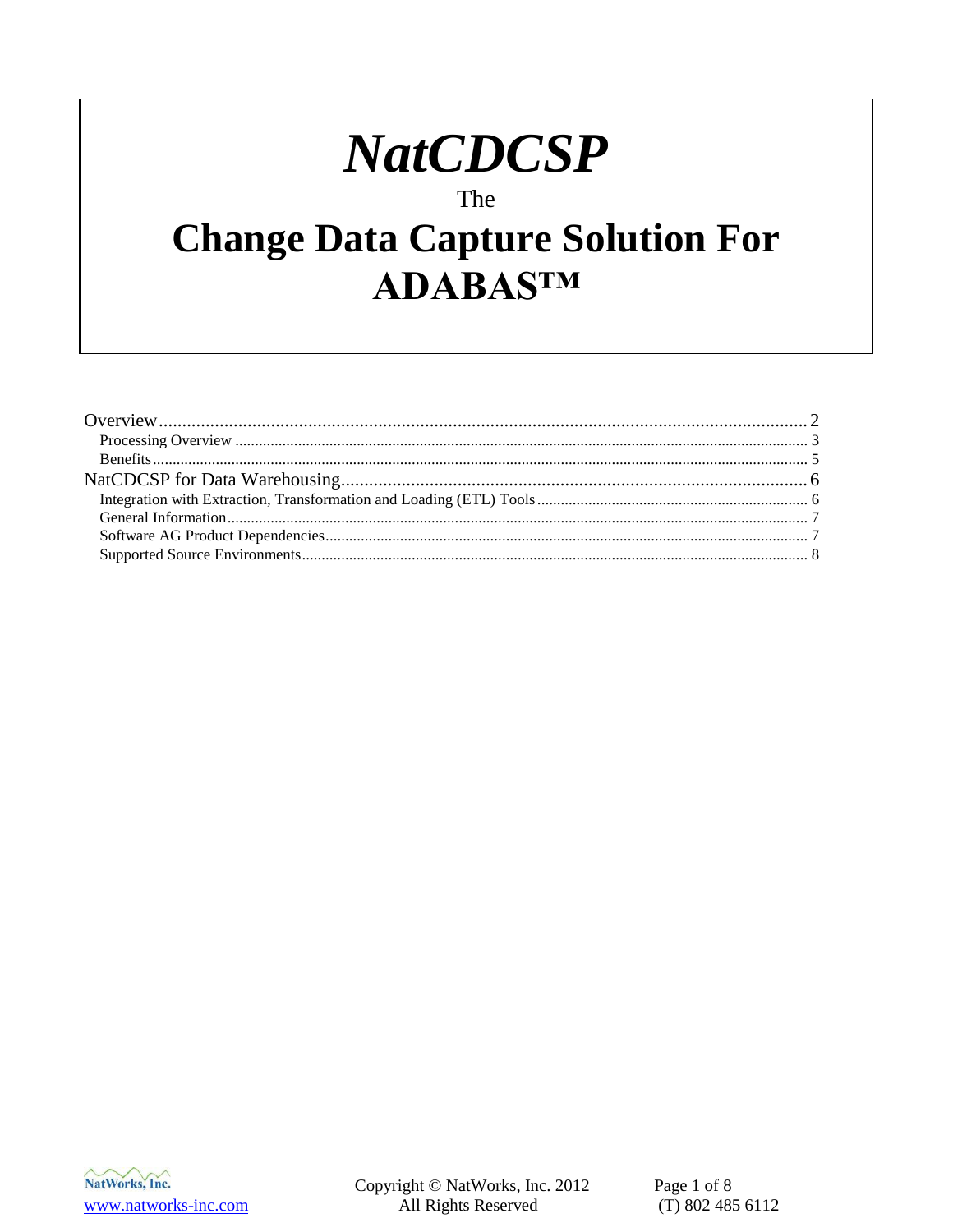### <span id="page-1-0"></span>**Overview**

Change Data Capture (CDC) is a term that describes the ability to take the transaction log of a database (a log which records each and every transaction made against the database) and then process this data to produce a file that details the changes or "delta". For every unique record handled and no matter how many times the unique record was handled within the transaction log – the "delta" produced would contain a single record that contains the last logical image of the record from the transaction log time span.

When CDC is applied to ADABAS on the mainframe or the PC, the mechanism that provides the source of Change Data is the ADABAS Protection Log (PLOG). The data that a PLOG contains has a widerange of uses to an organization such as:

- Updating Data Warehouses
- Audit reporting
- Data mining
- Troubleshooting
- Selective data recovery
- Data monitoring
- A Source for Data Replication

The primary purpose of the PLOG with regard to an ADABAS database is providing data recovery in the event of a failure in either hardware or software. To this end, the data that a PLOG contains is readily usable to the ADABAS data recovery utility. It is not however immediately usable for any other potential uses, due to several challenges:

- 1. **Raw PLOG Data Contains Transactions Against All ADABAS Files** Files of interest must be "split out" for file specific processing
- 2. **PLOG Data is Stored in Compressed Form** This requires record "decompression", an expensive processing activity for the CPU
- 3. **PLOG Data is Stored as Variable-Length Records** Record lengths vary from file to file, and also within the same file due to recurring fields
- 4. **PLOG Data, After Decompression, May Need Further Transformation** Internal ADABAS formats such as Date (D) and Time (T) need to be transformed into external equivalents

To address these challenges we have developed NatCDCSP, a single Natural program that is a highly optimized PLOG processing engine. The combination of NatQuery, NatCDCSP, and ADABAS utilities offers the most straightforward, flexible, easily understood and cost-effective solution to tapping the data available in a PLOG. It is also easily one of the best performing solutions, both in terms of CPU usage and Clock Time.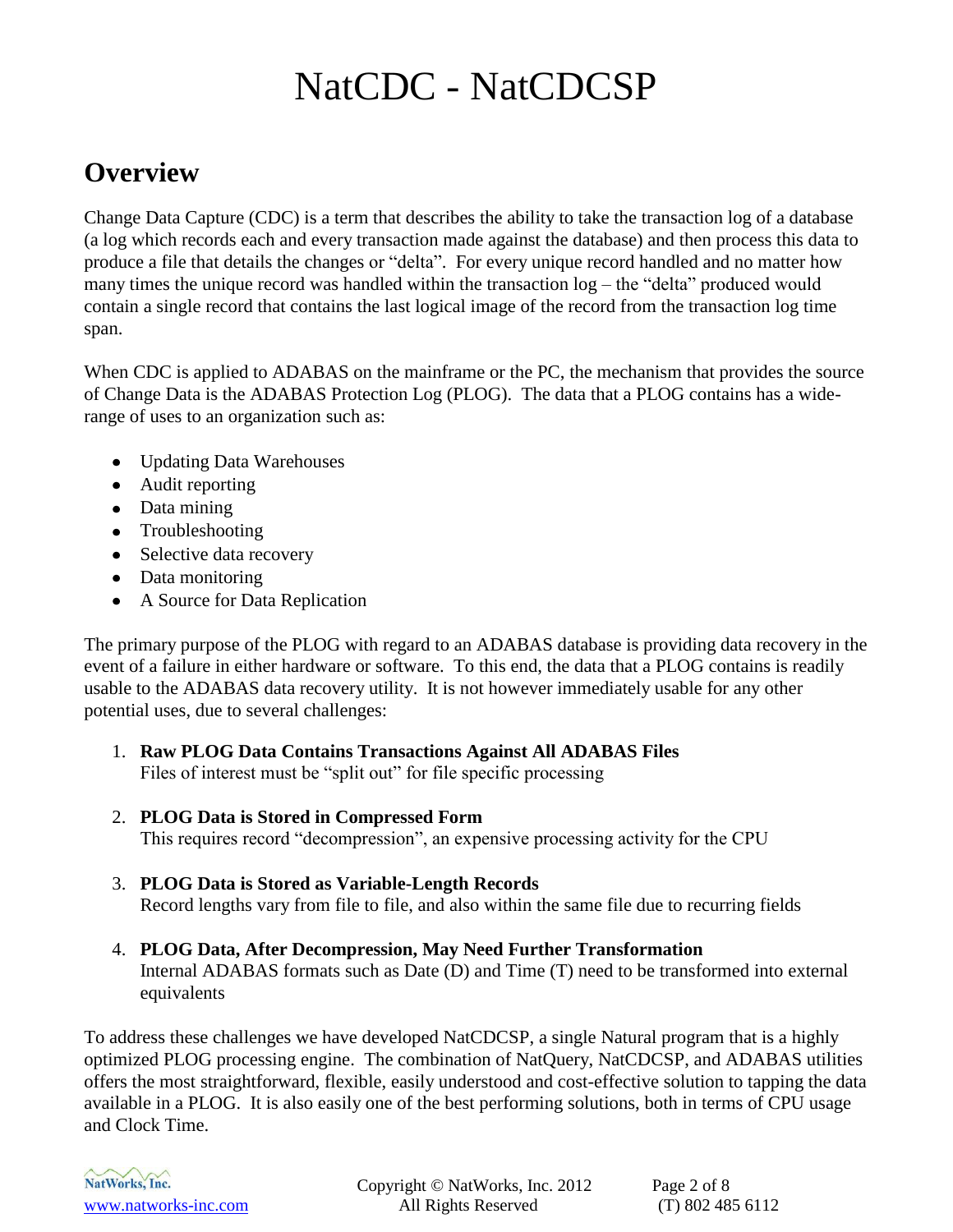For the purpose of this document NatCDC and its successor NatCDCSP will be referenced as NatCDCSP.

#### <span id="page-2-0"></span>**Processing Overview**

The following diagram graphically demonstrates NatCDCSP processing.



Description of Process:

- 1. NatQuery is used to generate parameter cards for ADASEL, ADACDC, or ADAPLP that allows these utilities to properly process raw PLOG data. These utilities will decompress the raw PLOG data for specific files of interest from its platform specific environment.
- 2. NatQuery is used to generate parameter cards for NatCDC, and at the same time generates a filespecific processing program that performs required data handling and format conversions.
- 3. The NatCDC / Sort / Processing JCL or Script stream is run, delivering data into a usable form.



Copyright © NatWorks, Inc. 2012 Page 3 of 8 www.natworks-inc.com All Rights Reserved (T) 802 485 6112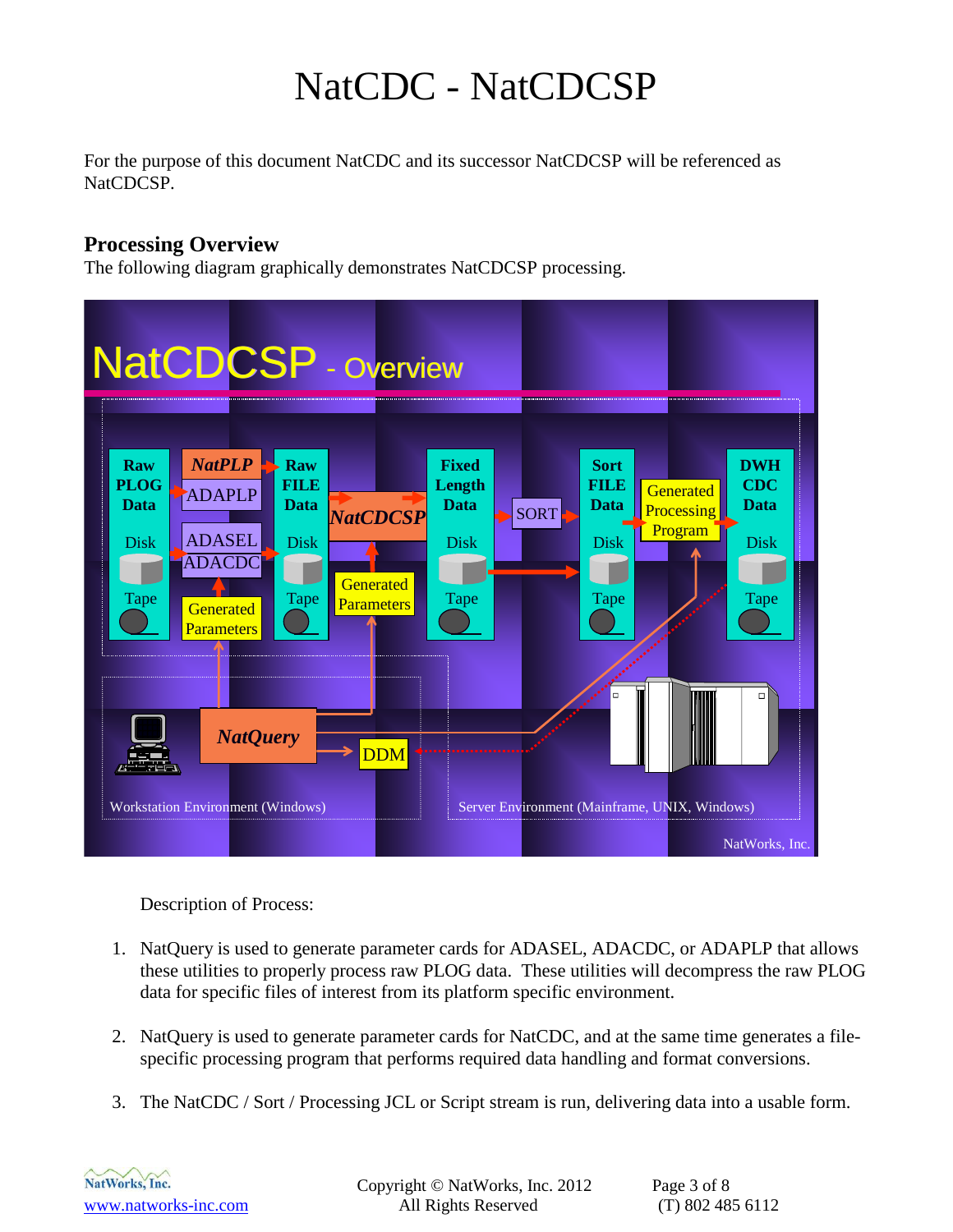#### **Features**

NatCDC offers the following general features:

- **100% Data Integrity**
	- PLOG are processed using SAG's own PLOG utilities
- **Simple Server Installation / Minimal Footprint**
	- One primary Natural object program (NatCDCSP) installed via an automated NATLOAD process
	- Required Parameters, JCL and Natural programs are all generated on a workstation and then FTPed onto the mainframe server
- **Full Handling of all ADABAS Data Structures Including**:
	- Multi-Valued Fields (MUs), Periodic-Group Fields (PEs) and MUs in PEs
	- Automatic format translations including Date, Time and Timestamp
	- Proper sign handling of all numeric-based fields
	- Capture of  $C^*$  values for all MUs, PEs and MUs in PEs
- **Efficient and Trusted Decompression**
	- SAG-supplied utilities are leveraged to handle Decompression
- **Full Conversion of PLOG Variable-Length Records to Fixed-Length** 
	- Final data record layout is user-specified
- **Full PLOG Record Header Translation**
	- STCK time, binary and packed number conversion
- **Full Handling of All Transactions**
- **Full Ability to Select / Skip Specific Fields in Final Output**
- **Full Support for Expanded Files, with Physical to Logical ISN Conversion**
- **Transactional Data is Supplied with Standard "Transaction Header**"
- **Full Generation of All Objects Required for PLOG Handling**
	- $\bullet$ Graphical User Interface (GUI)
- **User-Selectable Output Options:**
	- Delivery of "Delta", or the Logical "Last" image (flagged as **S**tore, **D**elete or **U**pdate)
	- Logical "First and Last" images (flagged as first **B**efore and Last **A**fter)
	- All Transactions (thus providing a means to audit transactions when used with the NatQuery)

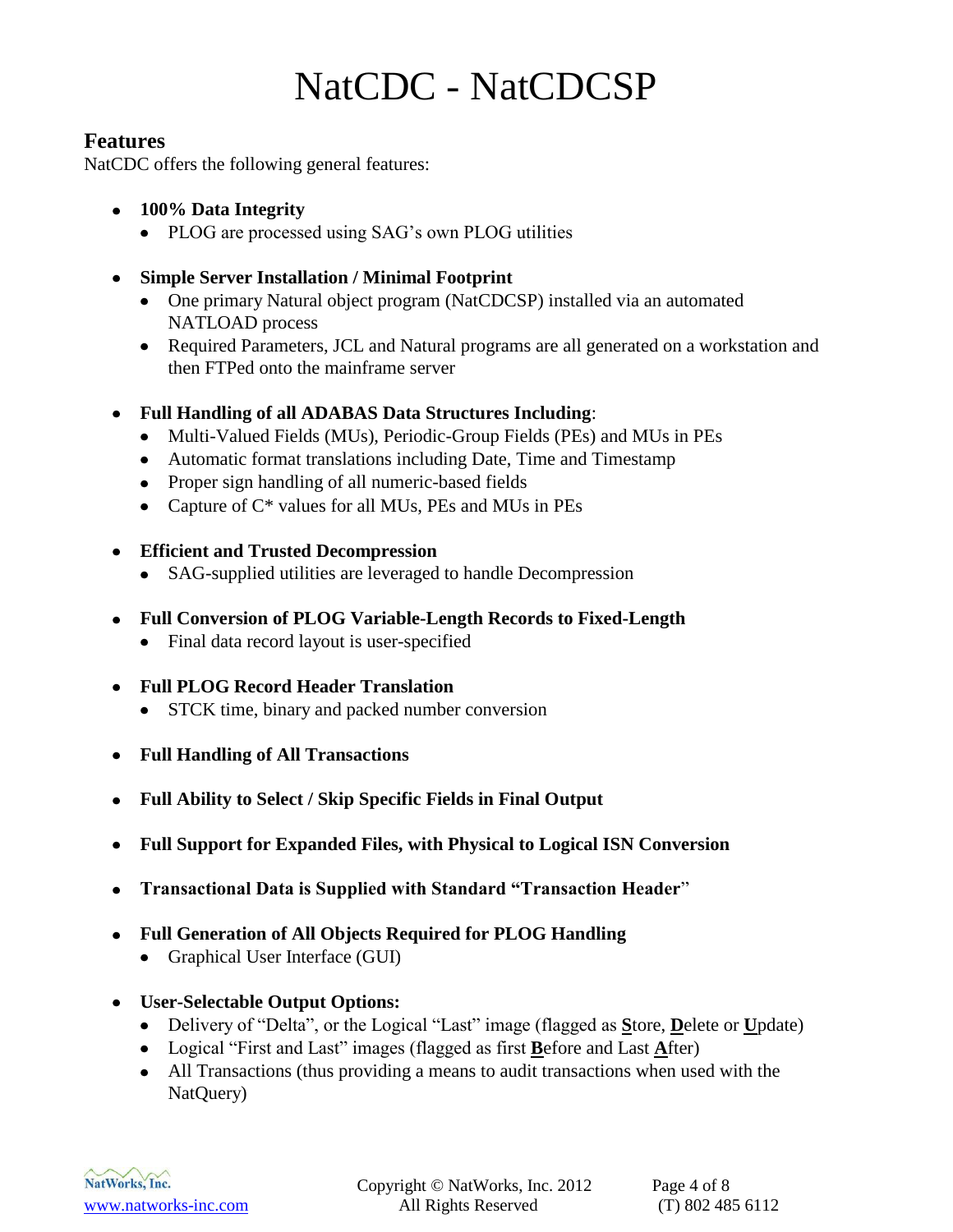#### **Reporting**:

- Exception reporting for recurring field handling
- Total count of all Before and After images
- Total of all records handled
- Total number of Stores, Deletes, Updates and Store / Deletes
- Total number of unique records handled

#### <span id="page-4-0"></span>**Benefits**

NatCDCSP offers an organization the following benefits:

- **Minimal Install Footprint on Mainframe Server**
	- Only Natural programs are physically installed into the mainframe
- **Efficient Use of CPU**
	- Utilization of SAG's own Decompression yields excellent processing speeds

#### **Cost Effective**

Leveraging existing Software AG utilities reduces cost.

#### **Flexible Handling of Transactional Data**

- Used in conjunction with the ADABAS utility ADASEL, NatCDCSP delivers transactions that precisely reflect ADABAS' own optimistic approach to transaction handling on the mainframe (this is the NatWorks recommended approach)
- Used in conjunction with the ADABAS utility ADACDC, NatCDCSP delivers transactions that can reflect only committed transactions
- Used in conjunction with the ADABAS utility ADAPLP, NatCDCSP delivers transactions that precisely reflect ADABAS' own optimistic approach to transaction handling on "Open Systems"
- **Individual File Processing Can Occur Concurrently**
	- Through the use of either ADASEL, ADAPLP, or ADACDC, all transactional images occurring against files of interest can be written to a single disk file, with all file specific processing being able to then occur concurrently
- **PLOG Data is Obtained Directly from the PLOG**
	- Minimal ADABAS access required to process data (the only ADABAS access required is to process a given file's FDT)
- <span id="page-4-1"></span>**Zero Programming Effort Required to Obtain Change Data Capture**
	- No manual coding is required to use NatCDCSP effectively

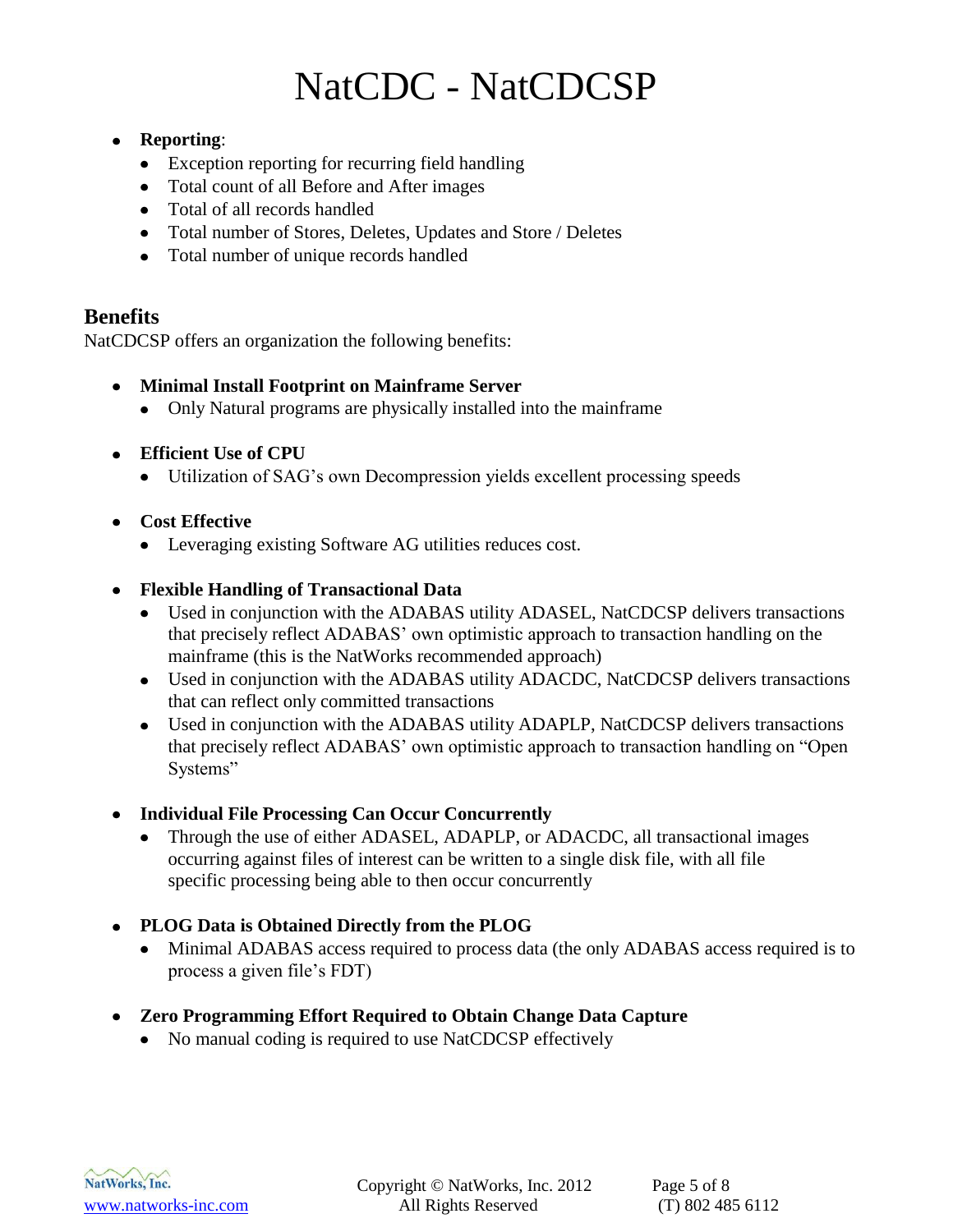### **NatCDCSP for Data Warehousing**

When a data warehouse is first implemented, data extraction is performed against one or more source environments to secure the required data. This data is then applied to the target data warehouse environment.

Immediately after the initial load of warehouse data is accomplished, the data originally placed into the warehouse rapidly becomes "out-of-sync" with the source environment – due simply to the fact that production systems continue to change.

One solution to this problem is to periodically refresh all data in the warehouse with new data. This approach, while entirely workable, becomes cumbersome in situations where exceedingly large amounts of data must be processed, simply because in most situations a large percentage of the data residing in the warehouse does not require any changes (I.E., the source data has not been changed).

A Change Data Capture approach provides a significant advantage for cutting down on the amount of data needed to be transferred. Using this approach, the warehouse is periodically updated with only those records that changed – not all data records – this provides huge savings in comparison to full reloading. These savings are seen in the time to capture the changed data, the time to move these changed from the source platform to the target platform, and the time required applying these changes to the target platform.

It is in this situation where NatCDCSP can be utilized to achieve one of the best performing and most cost effective methods of handling ADABAS Change Data Capture.

#### <span id="page-5-0"></span>**Integration with Extraction, Transformation and Loading (ETL) Tools**

While Extraction and Change Data Capture are two key processes in implementing a Data Warehouse or Data Mart, organizations that are approaching an implementation often look for additional capabilities such as automatic data transformations and automatic loading of captured source data onto the desired target.

While integration to ETL tools can occur in a number of ways – virtually all ETL tools allow for the immediate processing of NatQuery and NatCDCSP generated data as long as the physical layout of this data is described in a supported format. To facilitate the integrations of NatQuery / NatCDCSP into the ETL tool of the customer's choice, NatQuery has the ability to generate two types of interface files; or files that describe the physical layout of a NatQuery / NatCDCSP produced data. These files then allow NatQuery-provided extract data to be further processed by the Extraction, Transformation and Loading (ETL) tools.

To support integration with most ETL tools, NatQuery supports the generation of COBOL File Definition (CFD) files – or files that describe the physical layout of NatQuery / NatCDCSP produced data in COBOL format. With CFD files generated, the data produced by NatQuery / NatCDCSP becomes immediately usable to any ETL tool that can import a CFD file.



Copyright © NatWorks, Inc. 2012 Page 6 of 8 www.natworks-inc.com All Rights Reserved (T) 802 485 6112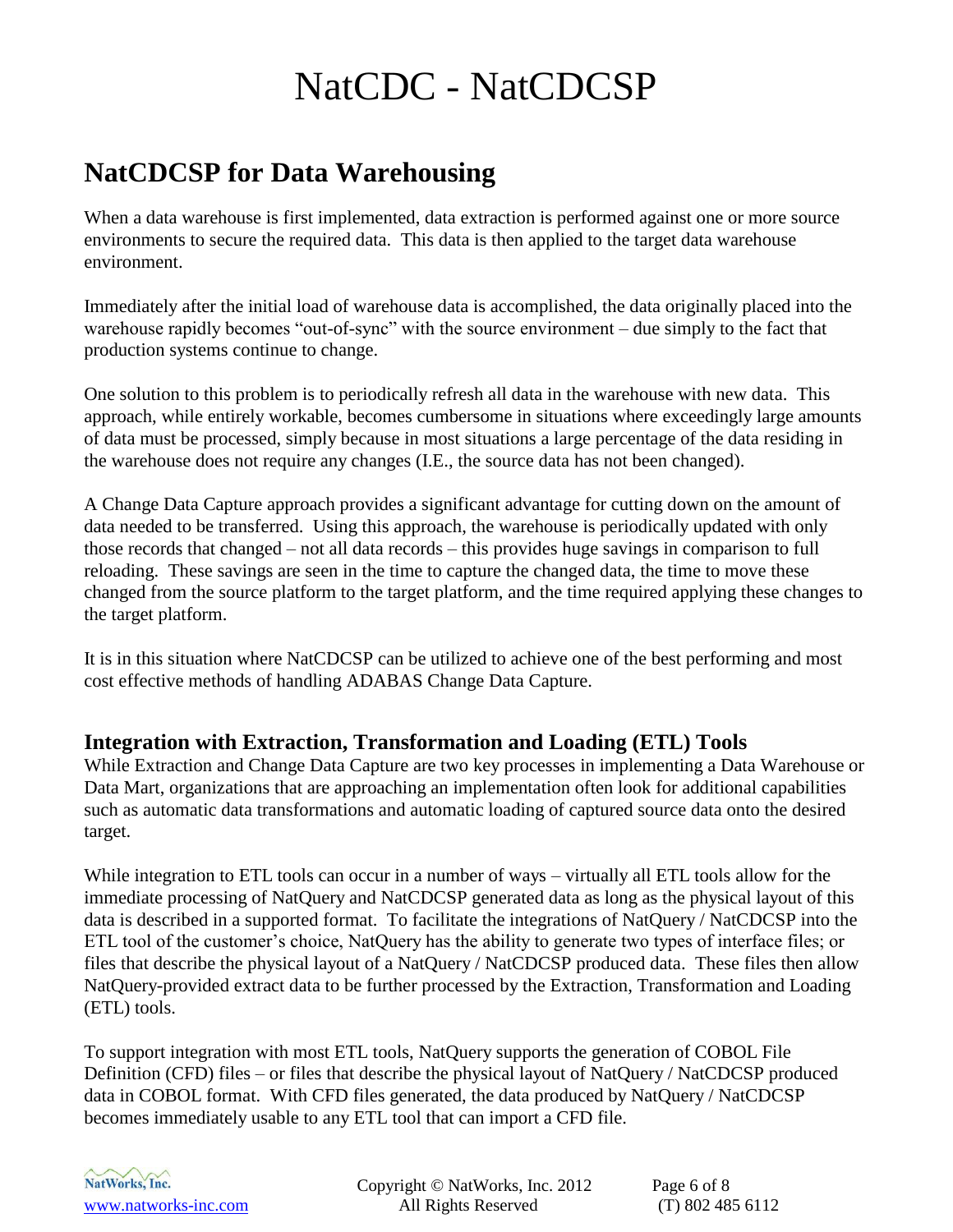Beyond the ability to generate CFD files that describe the output of NatQuery / NatCDCSP, NatQuery additionally supports the generation of DataStage export (DSX) files – a file format that is proprietary to Ascential Software's DataStage product. In addition to being able to describe the layout of a NatQuery / NatCDCSP produced data, an additional capability of DSX file generation is that NatQuery can provide full metadata on each ADABAS field being extracted by imbedding all PREDICT information directly into the DSX file. For customers who are considering the use of DataStage – this is a significant advantage - as both the layout of the file and all metadata are generated into a single import file for DataStage.

With either the CFD or DSX approach, a NatQuery / NatCDCSP customer is able to immediately describe the layout of extracted data to the ETL tool of choice, thereby allowing that ETL tool to complete the transformation and loading of required data.

#### <span id="page-6-0"></span>**General Information**

NatCDCSP is an add-on to the product NatQuery. Please refer to NatQuery documentation for any additional Product Dependencies and Requirements.

#### <span id="page-6-1"></span>**Software AG Product Dependencies**

The following table summarizes the associated Software AG products and their relative dependencies on the server platform.

| <b>Product</b> | <b>Features/Comments</b>                                  |
|----------------|-----------------------------------------------------------|
| <b>NATURAL</b> | Required – version 2.3.1 or higher                        |
| <b>NATURAL</b> | Required – version 3.2.1 or higher for "Open Systems"     |
| <b>ADABAS</b>  | Required – version 6.2 or higher. To use some features of |
|                | NatCDCSP, ADABAS 7 or higher is required (I.E. the use    |
|                | of ADACDC)                                                |